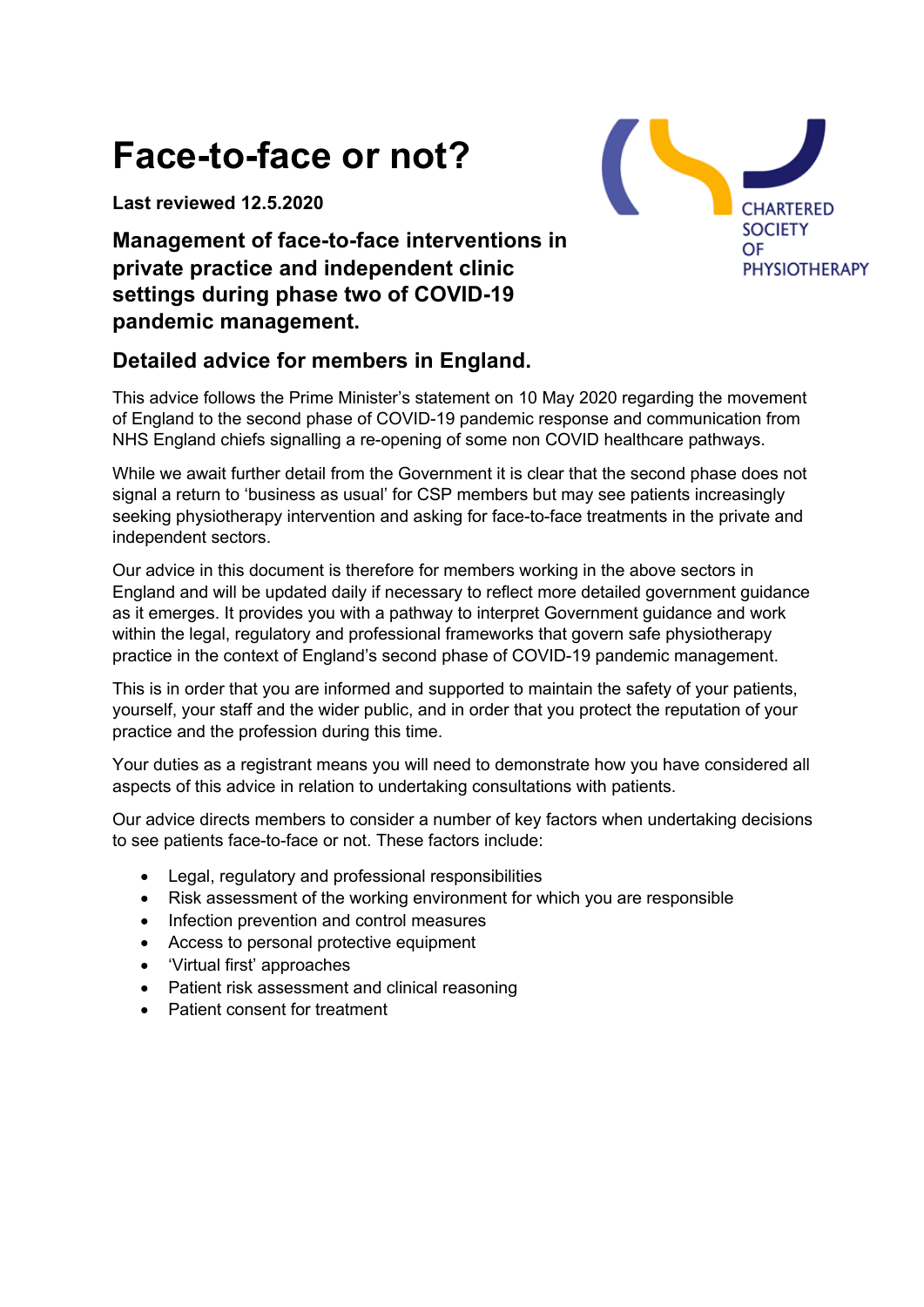# **Key messages**

- The second phase of the pandemic response does not signal a return to usual ways of working.
- You must work within the legal, regulatory and professional frameworks that guide the safe management of patients, the safety of the wider public and everyone who works in the practice environment for which you are responsible.
- A full risk assessment of the working environment for which you are responsible must be undertaken and documented, and you must demonstrate that all measures designed to mitigate risk and fulfil legal and regulatory obligations are in place.
- You must follow Public Health England (PHE) COVID-19 infection prevention and control (IPC) guidelines.
- You must provide and use appropriate personal protective equipment (PPE) and have systems and policies in place that govern its use.
- A 'virtual first' approach with remote consultations must remain standard practice during this period.
- You must undertake a risk assessment and make a clinically reasoned decision for offering **either** a face-to-face or remote consultation for each patient and for each of their planned contacts. You must document your rationale for these decisions.
- You must engage your patients in discussions regarding the rationale for remote or face-to-face consultations. If both parties deem it necessary to proceed with face-to-face care, the patient should be made aware of all current risks associated with this approach. They must give their consent and you must document these discussions and the outcome.

# **Context**

#### **Second phase of pandemic management**

The Prime Minister's announcement on 10 May 2020 followed by detailed guidance on the Government's recovery strategy

https://www.gov.uk/government/publications/our-plan-to-rebuild-the-uk-governmentscovid-19-recovery-strategy signals a cautious approach to a phased reduction of some lock down measures in England.

Further, a letter from NHS England (NHSE) to acute, community, primary care and commissioning leaders on 29 April 2020 outlining the second phase of the NHS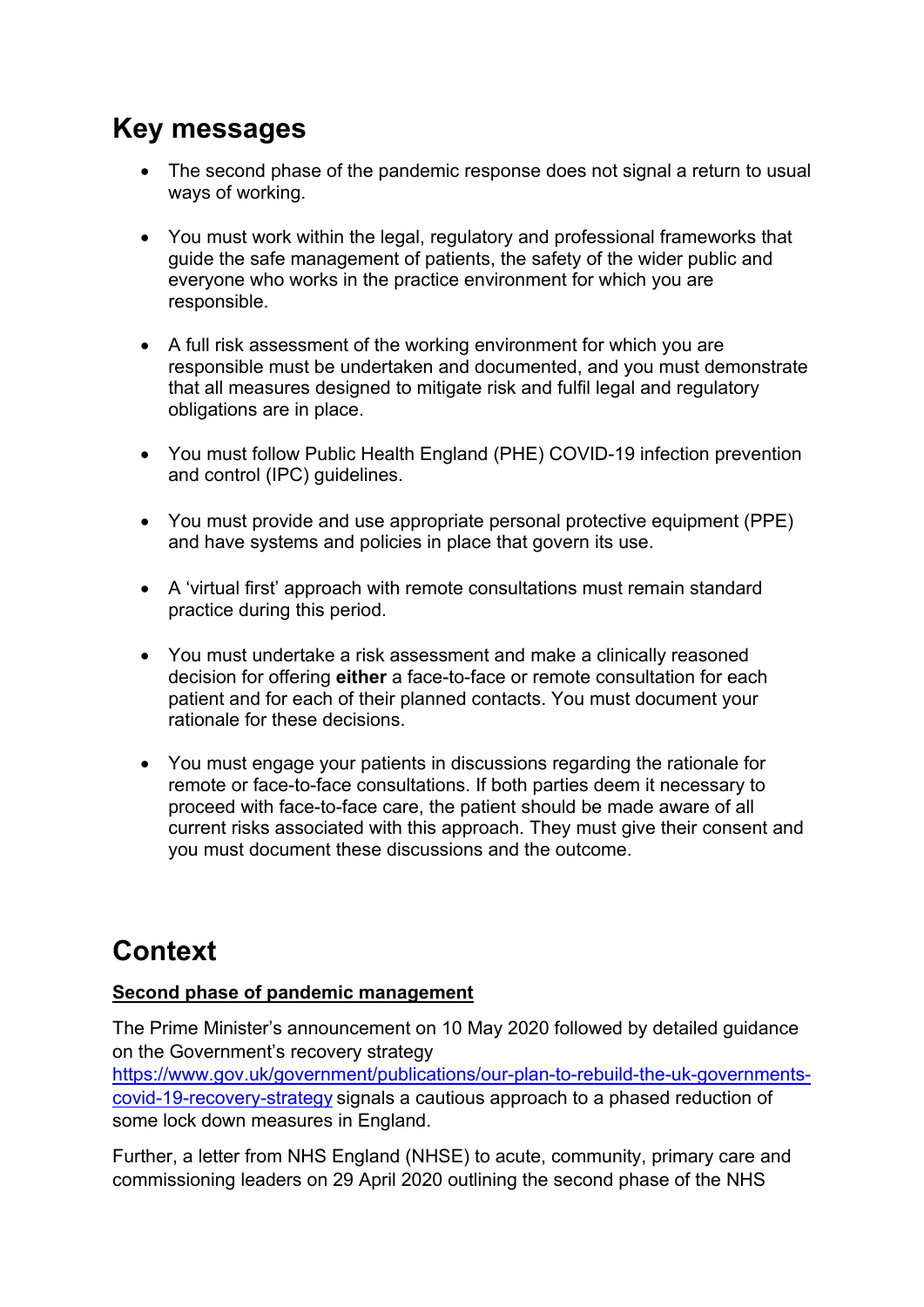response in England, provides an indication of the healthcare activity that will be restarting and how this should be managed.

https://www.england.nhs.uk/coronavirus/publication/second-phase-of-nhs-responseto-covid-19-letter-from-simon-stevens-and-amanda-pritchard/

As a result of both the Prime Minister's announcement and NHSE plans, the CSP expects that the public need and desire to access physiotherapy will rise in the coming weeks. We believe this will be reflected particularly in demand for private and independent practitioners.

The CSP also recognises that access to physiotherapy will be important for getting people with injury and illness back to work as part of efforts to re-start the economy.

#### **Working safely and appropriately**

The factors above as well as the significant number of people with injury and illness who, because of prolonged and strict social distancing and shielding measures, now increasingly need of support from physiotherapists, will place significant demand on services.

This renewed and increased demand together with likely public expectation to access face-to-face physiotherapy, will place pressure on clinicians to return to business as usual.

However, the continued prevalence of COVID-19 and the risks associated with transmission and exposure dictate that, clinicians must continue to manage their decision making and any subsequent face-to-face contact with patients in the context of statute on social distancing, and infection prevention and control measures, as well as regulatory and professional frameworks.

#### **Insurance**

It is essential in the context of members' legal and regulatory obligations that they make safe and appropriate clinical decisions about their work. Members can be reassured that the CSP PLI scheme provides cover for medical malpractice and professional indemnity liabilities subject to the terms and conditions of the policy.

# **Key factors**

We direct members to consider the following key factors when deciding whether to offer face-to-face interventions.

#### **Legal, regulatory and professional responsibilities**

All registered physiotherapists regardless of sector or setting owe a duty of care to their patients.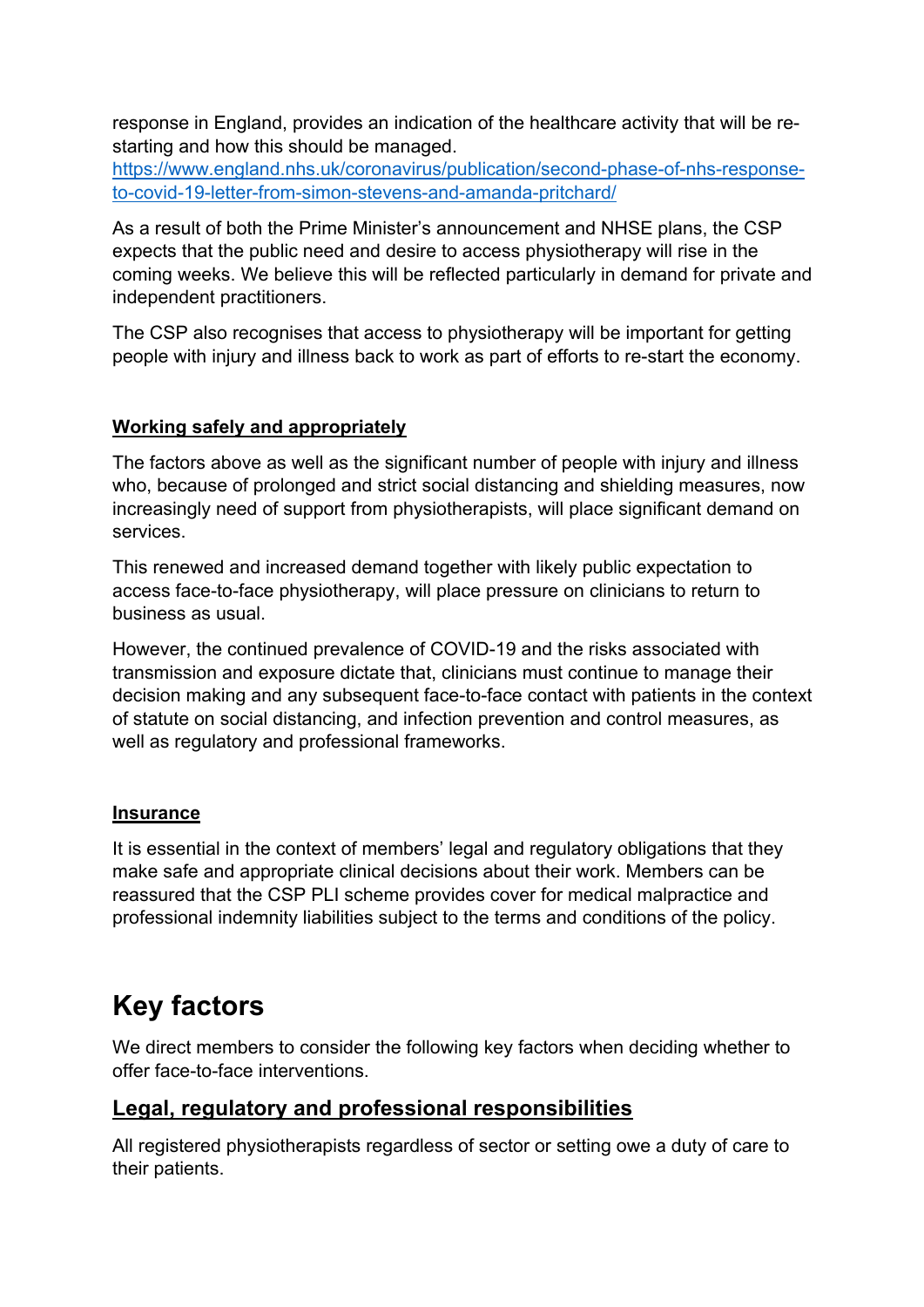A duty of care is a legal responsibility to provide a reasonable standard of care to patients and to act in ways that protect their safety. The CSP directs members to uphold the statutory standards for UK-wide registration through its duty of care guidance https://www.csp.org.uk/publications/duty-care

Further, registered physiotherapists **must** comply with the Health and Care Professions Council (HCPC) standards of conduct performance and ethics. https://www.hcpc-uk.org/standards/standards-of-conduct-performance-and-ethics/

They must also comply with the HCPC standards of proficiency for physiotherapists https://www.hcpc-uk.org/standards/standards-of-proficiency/physiotherapists/

Several Standards may be pertinent here, but specifically, the following apply:

#### **Ethical framework, standard 6 – Identify and manage risk**

- 6.1 You must take all reasonable steps to reduce the risk of harm to service users, carers and colleagues as far as possible.
- 6.2 You must not do anything or allow someone else to do anything which could put the health or safety of a service user, carer or colleague at unacceptable risk.

#### **Proficiency for physiotherapists, standard 15 – Understand the need to establish and maintain a safe environment**

- 15.1 Understand the need to maintain the safety of both service users and those involved in their care.
- 15.3 Be aware of applicable health and safety legislation, and any relevant safety policies and procedures in force at the workplace, such as incident reporting and be able to act in accordance with these.
- 15.4 Be able to work safely including being able to select appropriate hazard control and risk management, reduction or elimination techniques in a safe manner and in accordance with health and safety legislation.
- 15.6 Be able to establish safe environments for practice which minimise risk to service users, those treating them, and others, including the use of hazard control and particularly infection control.

#### **In the context of COVID-19, these responsibilities extend to physiotherapists ensuring that they:**

- Comply with government social distancing and shielding directives and mitigate as far as reasonably practicable the risk of transmitting the disease to patients and the wider general public, particularly to those in the vulnerable and extremely vulnerable categories. https://www.gov.uk/government/publications/guidance-on-shielding-andprotecting-extremely-vulnerable-persons-from-covid-19
- Use appropriate personal protective equipment and manage any clinical areas in accordance with COVID-19 infection prevention and control regulations.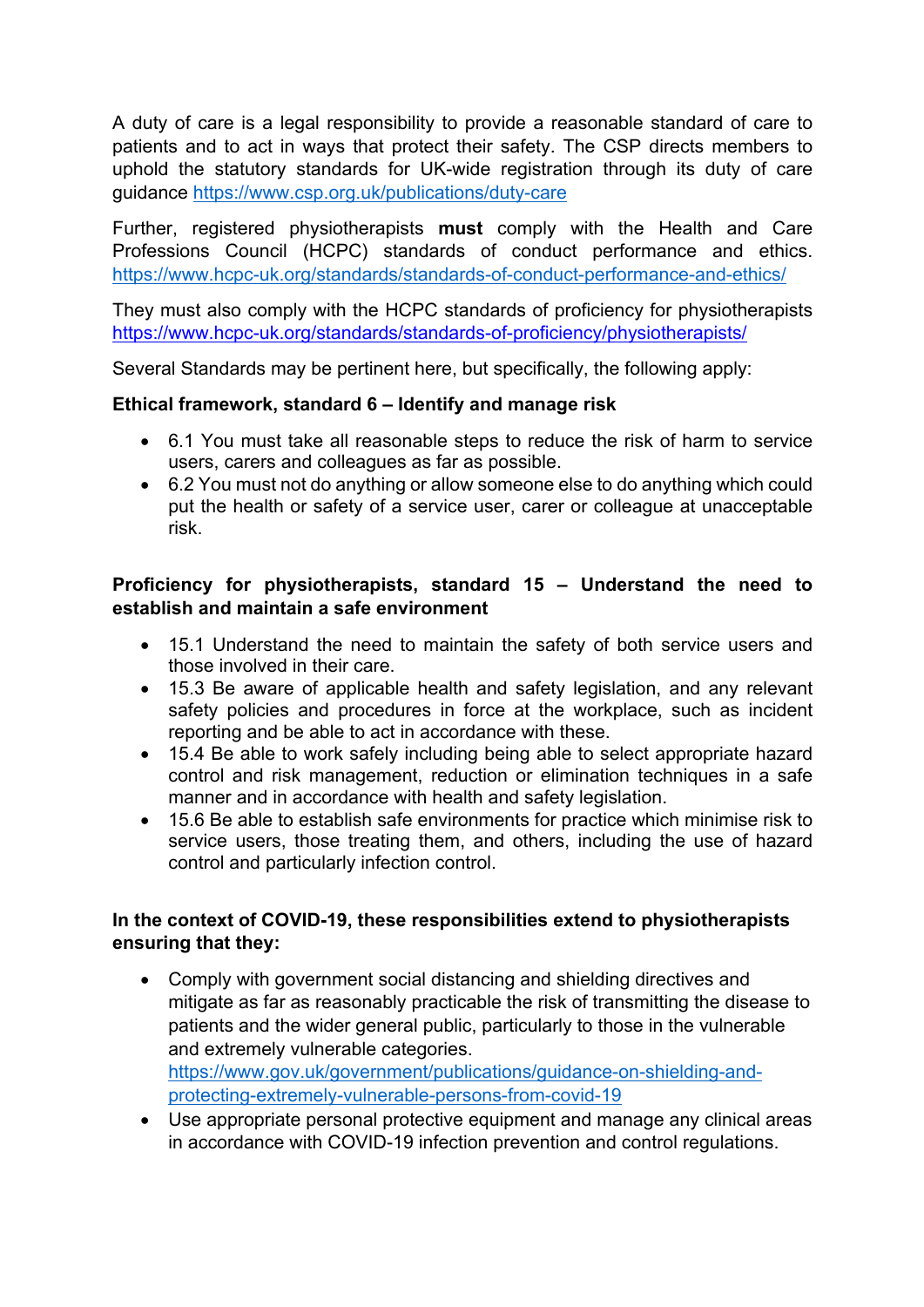https://www.gov.uk/government/publications/wuhan-novel-coronavirusinfection-prevention-and-control

The HCPC has specific guidance for registrants on how to adapt practice and apply their standards in the context of COVID-19 in community settings https://www.hcpcuk.org/covid-19/advice/applying-our-standards/adapting-your-practice-in-thecommunity/

# **Risk assessment of the working environment for which you are responsible (developed in collaboration with Physio First)**

You must consider social distancing directives https://www.gov.uk/coronavirus and government IPC guidance https://www.gov.uk/government/publications/wuhannovel-coronavirus-infection-prevention-and-control. You should use these guidelines together with additional information from the Health and Safety Executive https://www.hse.gov.uk/workers/employers.htm and government advice on working safely during COVID-19 https://www.gov.uk/guidance/working-safely-duringcoronavirus-covid-19 in order to undertake a risk assessment of your clinic environment and put in place mitigating actions to manage risks.

If you employ or engage others to work in your practice with you, you should understand your additional duty of care as an employer for the health and safety of staff and ensure all staff are trained and competent in new procedures. https://www.gov.uk/government/publications/guidance-to-employers-andbusinesses-about-covid-19/guidance-for-employers-and-businesses-on-coronaviruscovid-19 .This duty extends to undertaking risk assessments for vulnerable or at-risk staff and providing access to appropriate PPE for all staff. https://www.csp.org.uk/news/coronavirus/workplace-employment/ppe-your-practiceworkplace

The size and facilities in your practice will largely determine what you might be able to offer in terms of any face-to-face consultations.

The size and facilities in your practice will largely determine what you might be able to offer in terms of any face-to-face consultations.

Mitigating actions are likely to include but are not limited to:

- screening patients for COVID symptoms before they attend
- reducing clinic capacity to ensure any patients attending can be kept 2m apart
- hand sanitising procedures as patients enter and leave the environment
- a one way system of patient movement in your practice
- longer appointment times to allow for full cleaning in between patients
- staggered appointments or asking patients to wait outside the clinic
- a screen for reception staff
- processes for the safe disposal of PPE https://www.gov.uk/government/publications/wuhan-novel-coronavirusinfection-prevention-and-control disposing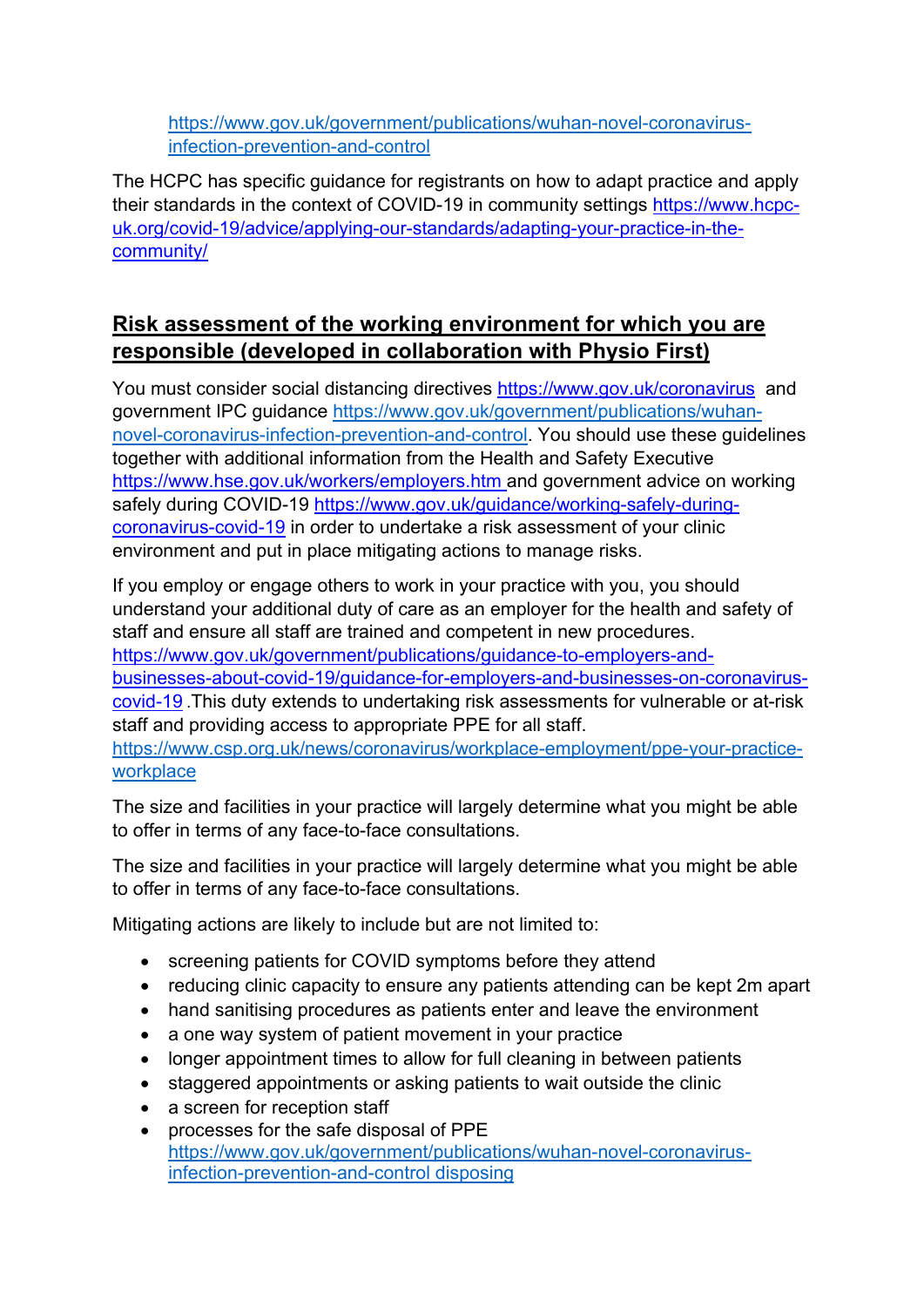Your risk assessments and all mitigating actions must be documented and shared with staff as appropriate to do so. You should consider undertaking an operational 'walk through' of all new processes and procedures.

If you are a private practitioner providing services in domicilary or care home settings, you must follow this additional guidance.

https://assets.publishing.service.gov.uk/government/uploads/system/uploads/attach ment\_data/file/882376/Domiciliary\_guidance\_England.pdf

https://www.gov.uk/government/publications/covid-19-how-to-work-safely-in-carehomes

Physio First is the CSP recognised professional network for physiotherapists in private practice. The network has extensive resources that complement and add to the advice in this guidance.

Currently their advice and guidance on COVID-19 is free to access and can be found at https://www.physiofirst.org.uk/resources/coronavirus-covid-19.html

## **Infection prevention and control IPC) measures**

You must keep up to date with PHE guidance on IPC for COVID-19 https://www.gov.uk/government/publications/wuhan-novel-coronavirus-infectionprevention-and-control and ensure you have all appropriate systems and processes in place in your practice to comply with guidance.

## **Access to personal protective equipment (PPE)**

It is imperative that members follow up to date government guidance on PPE when seeing patients face-to-face. https://www.gov.uk/government/publications/wuhannovel-coronavirus-infection-prevention-and-control

In particular, refer to tables 2 and 4 on link above.

Members providing services in domiciliary and care home settings will find the following information useful.

https://assets.publishing.service.gov.uk/government/uploads/system/uploads/attach ment\_data/file/882376/Domiciliary\_quidance\_England.pdf

https://www.gov.uk/government/publications/covid-19-how-to-work-safely-in-carehomes

**Having access to the appropriate PPE that is suitable for both the clinical environment and clinical intervention must be a deciding factor on whether to proceed with a face-to-face contact.**

The CSP has extensive guidance on PPE https://www.csp.org.uk/news/coronavirus/workplace-employment/ppe-your-practiceworkplace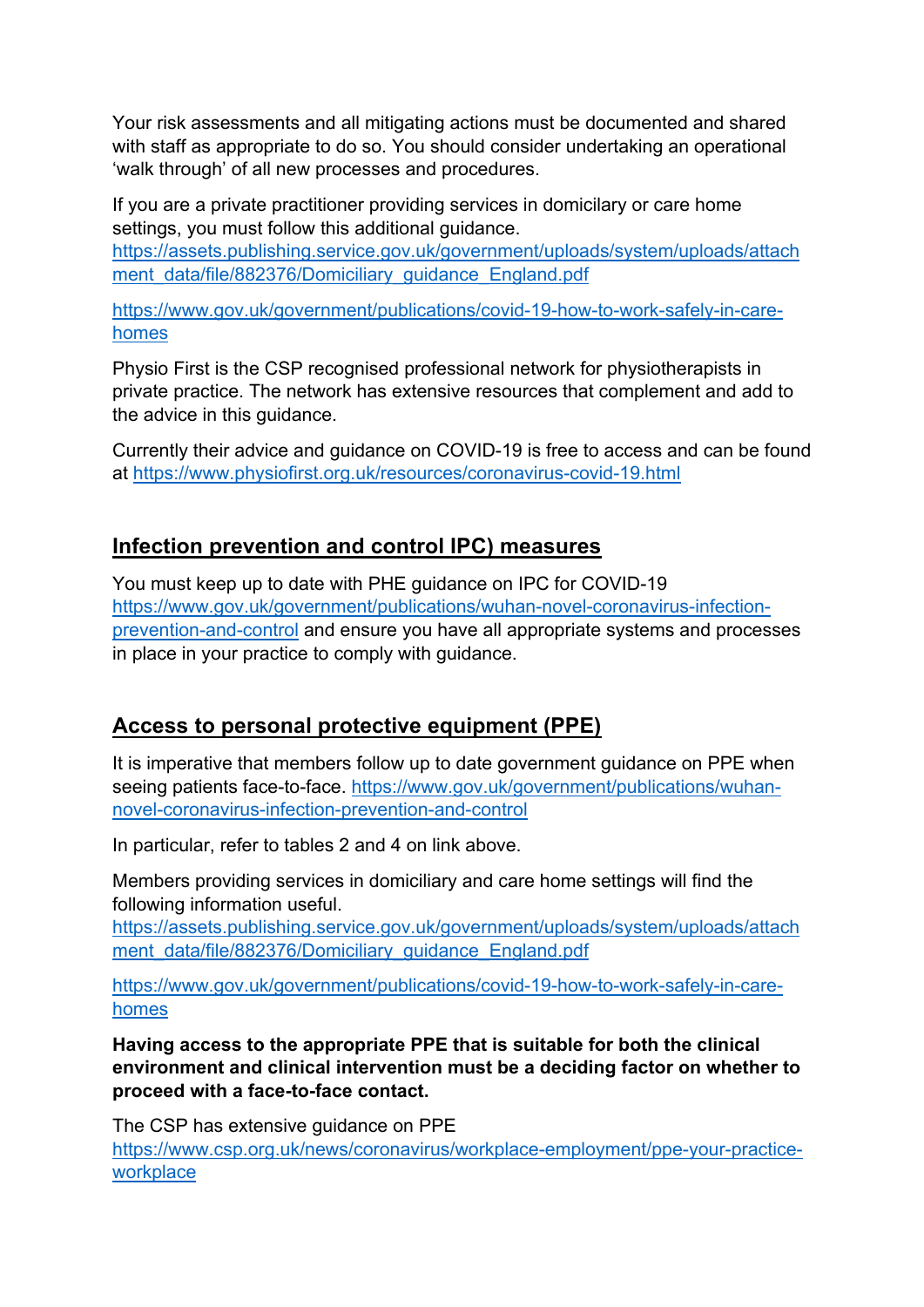This includes the frequently asked questions (FAQs):

- What PPE should I use when treating patients?
- What PPE should I wear when working with post COVID patients in rehabilitation settings?
- What should I do to effectively wash my uniform?

Further PPE guidance in FAQs for private practitioners

https://www.csp.org.uk/news/coronavirus/private-practiceindependent-sector/privatepractices-independent-sector-faqs includes the question:

• How do I procure PPE and what PPE should I be using if I need to see an urgent or essential patient face-to-face?

# **'Virtual first' approaches**

The CSP directs its members that they should continue to work with a **virtual first approach** using digital solutions to provide care and limit face-to-face contact.

This is because of the risk of virus transmission during face-to-face physiotherapy activity in that the therapist and patient are highly likely to be in very close contact (i.e. less than 2 meters).

The CSP has significant resources to support the implementation of digital solutions https://www.csp.org.uk/news/coronavirus/remote-service-delivery-options .

## **Patient risk assessment and clinical reasoning**

The CSP continues to advise that all initial contact and triage assessment should be conducted via remote means. This should also include screening questions to establish whether the patient is experiencing symptoms of COVID-19 or has been tested as positive or has household members with the same.

Following initial screening, deciding whether to see a patient face-to-face or not requires the clinician to consider risk - to the patient, themselves, others in their clinical setting or the patient's household.

Clinicians should weigh up a variety of factors in order to make a balanced and reasoned decision on how to proceed. This process may not necessarily be a formal exercise but all decision making with appropriate rationale should be recorded in a patient's clinical record. In short, the clinician must be able to justify that the benefits of seeing a patient face-to-face are demonstrably greater than the risks of infection transmission.